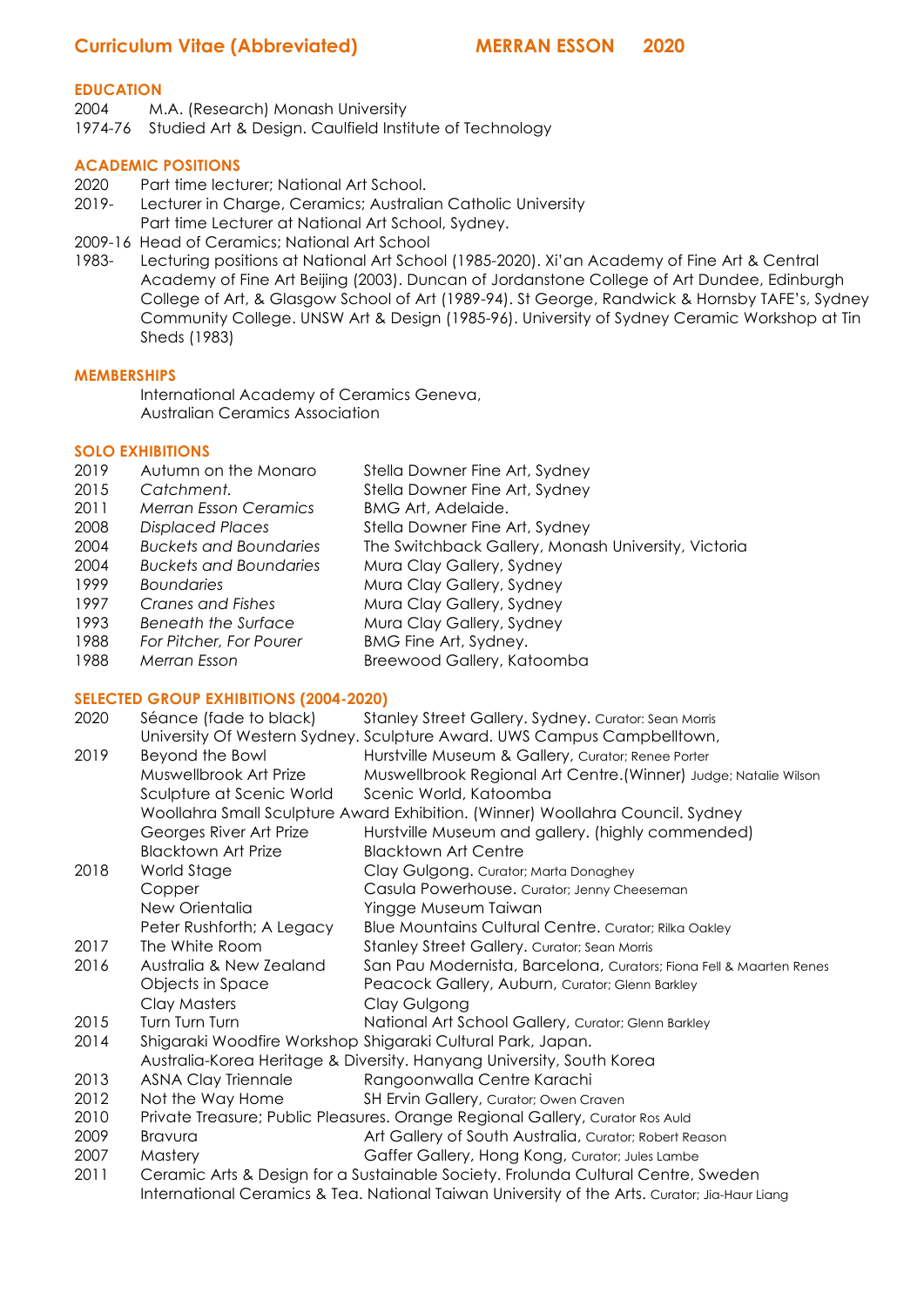- 2010 Private Treasure; Public Pleasures Orange Regional Gallery, Curator Ros Auld
- 2009 Bravura Art Gallery of South Australia, Curator; Robert Reason
- 
- 

2007 Mastery Gaffer Gallery, Hong Kong, Curator; Jules Lambe 2006 Australische Impressionen Galerie Rosenhauer, Germany, Curator; Ursula Rosenhauer 2005 Collect Victoria and Albert Museum, London. Transformations National Gallery of Australia, Curator; Robert Bell 2004 The Hollow & the Whole Delmar Gallery, Curators; Ruth Howard & Merran Esson

### **ACHIEVEMENTS AND AWARDS (selected)**

- 2020 Finalist Western Sydney University Sculpture Award
- 2019 Winner Woollahra Small Sculpture Prize
- Winner Muswellbrook Art Prize Ceramics
	- Highly Commended Georges River Art Prize
	- Finalist Blacktown Art Prize
		- Finalist Ravenswood Women's Art Prize
- 2018 Finalist Western Sydney University Sculpture Award
	- Finalist Sculpture at Scenic World
		- Finalist Ravenswood Women's Art Prize
		- Finalist Blacktown Art Prize
- 2017 Finalist Sculpture at Scenic World Finalist – Woollahra Small Sculpture Prize Finalist – Sculpture at Scenic World Finalist – Sculpture in the Valley
	- Finalist STILL; National Still Life Award, Coffs Harbour Gallery
	- 2<sup>nd</sup> Prize- Little things Art Prize
- 2016 Distinguished Teaching Award, National Art School.
- Finalist Sculpture by the Sea
- 2014 Highly Commended Woollahra Small Sculpture Prize
- 2010 Finalist Gold Coast Ceramic Award
- 2008 Winner Poyntzpass Pioneer Ceramic Award, Shepparton Art Museum
- 2006 Recipient NAVA Marketing Grant
- Recipient NAS Studio Residency at The Cite International des Art, Paris.
- 2005 Winner Gold Coast International Ceramic Award
- 2000 Winner Port Hacking Award
- 1994 Winner Austceram Award

# **SPECIAL PROJECTS, CONFERENCES (selected 2004- 2020)**

- 2020 Delgate 'Fired Up' Festival Symposium. Wellington New Zealand Demonstration - Wellington Potters New Zealand. Summer School Workshop – 'From Tradition to Today' Sturt Craft Centre, Mittagong. Weekend Workshop: 'A Handful of Clay'. National Art School
- 2019 Judge Portage Ceramics Award. New Zealand Lecture tour- The Dowse, Wellington, Christchurch Art Gallery, Objectspace Auckland Delegate: Ceramic Conference Victoria, Yarra Valley. Delegate: Australian Ceramic Triennale, Hobart, Tasmania. Presenter: Teacher's Workshop, Hurstville Museum & Gallery Workshop: To Glaze or Not to Glaze: Caroline Chisolm College, Sydney
- 2018 Delegate: International Academy of Ceramics Congress, Taipei Artist in Residence: National Art School Panel on Education: Clay Gulgong 2018
- 2017 Master: Spring Fever Workshop, QLD
- Artist in Residence: Canberra School of Art & Design. ANU.
- 2016 Master: Clay Gulgong
- Delegate: International Academy of Ceramics Congress, Barcelona
- 2015 Co-curator: Drawn to Form; The Matter in Hand. Blacktown Arts Centre, with Abdullah M.I. Syed
- 2014 Artist & Presenter: 2<sup>nd</sup> International Woodfire Workshop & Symposium, Shigaraki Cultural Park, Japan
- 2013 Speaker: ASNA Clay Triennale, Karachi
- 2011 Artist: Not The Way Home, Arts Laboratory at Fowlers Gap, Broken Hill. Artist &Presenter: Ceramic Arts & Design for a Sustainable Culture, Sweden Artist & Presenter: International Ceramics & Tea Symposium, National Taiwan University of the Arts
- 2009 Chair; Australian Ceramics Triennale Organising Committee,